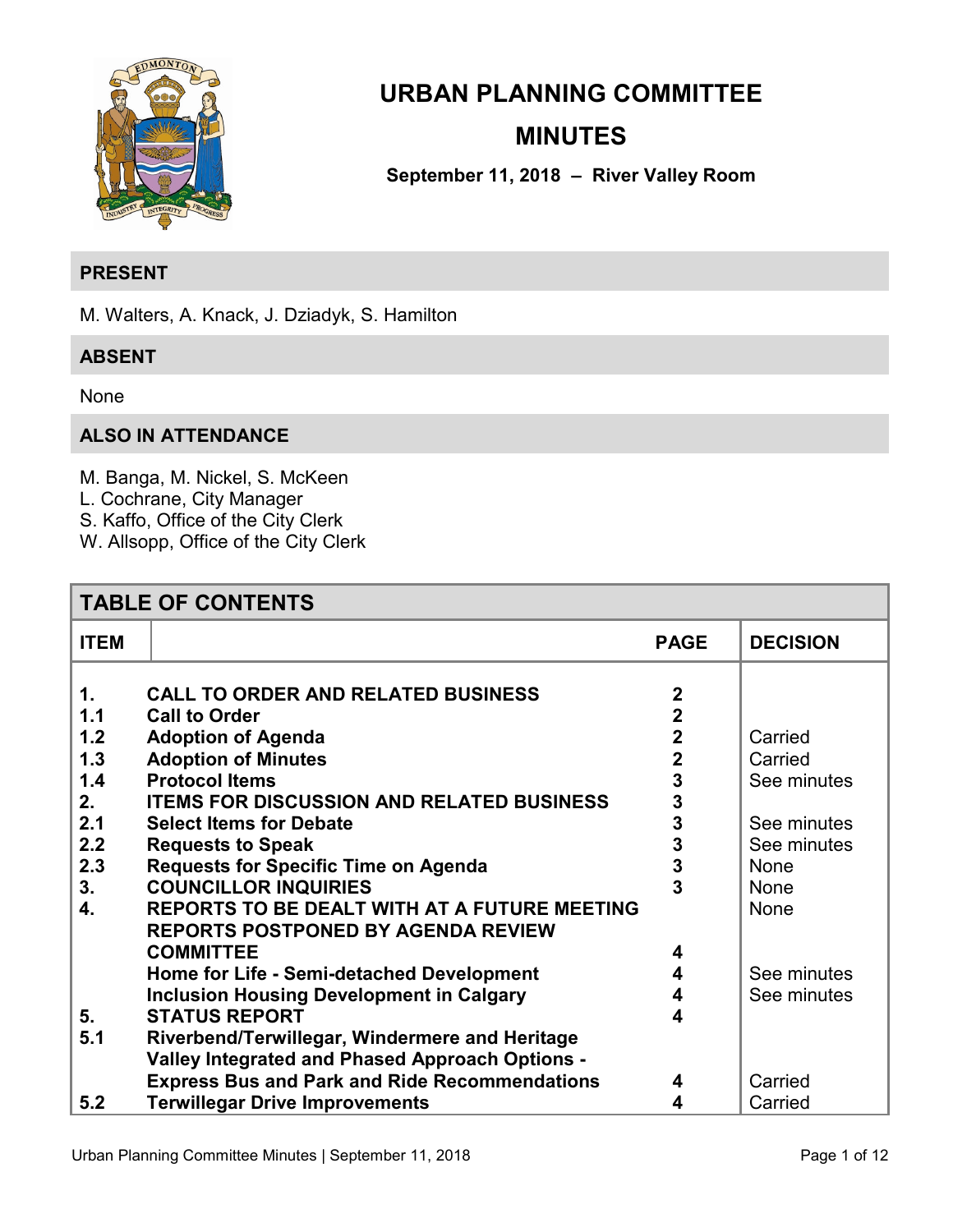<span id="page-1-0"></span>

| 6.   | <b>REPORTS</b>                                           | $\overline{\mathbf{4}}$ |           |
|------|----------------------------------------------------------|-------------------------|-----------|
| 6.1  | <b>Implementation of Connected Automated Vehicle</b>     |                         |           |
|      | <b>Pilot Testing - Smart Transportation Action Plan</b>  | $\overline{\mathbf{4}}$ | Carried   |
| 6.2  | <b>Electric Vehicle Strategy - Charging Up!</b>          |                         |           |
|      | <b>Edmonton's Electric Vehicle Strategy</b>              | 5                       | Carried   |
| 6.3  | <b>Private Electric Vehicle Charging Stations -</b>      |                         |           |
|      | <b>Options for Smart Card Readers and Grant Funding</b>  | 6                       | Carried   |
| 6.4  | Plug 'n Go Edmonton: Electric Vehicle Charging           |                         |           |
|      | <b>Station Pilot Project - Additional Information</b>    | $6\phantom{a}$          | Carried   |
| 6.5  | <b>Emerging Mass Transportation Technology</b>           | $\overline{7}$          | Carried   |
| 6.6  | <b>Smart Traffic Signal Pilot Corridors - Criteria</b>   |                         |           |
|      | and Recommendations                                      | $\overline{7}$          | Action    |
| 6.7  | <b>Glenora Historic Conservation Consultation</b>        | 8                       | Action    |
| 6.8  | <b>Bylaw 18550 - Bylaw Amendments to Edmonton Design</b> |                         |           |
|      | <b>Committee Bylaw 14054</b>                             | 9                       | Action    |
| 6.9  | <b>Infrastructure Maintenance</b>                        | 9                       | Carried   |
| 6.10 | <b>Bylaw 14380 Review - Arterial Road Improvements</b>   | 10                      | Carried   |
| 6.11 | <b>Bylaw 18451 - Amendments to the Business Licence</b>  |                         |           |
|      | <b>Bylaw 13138: Maintenance Amendments</b>               | 11                      | Carried   |
| 6.12 | <b>Bylaw 18512 - Amendments to Business Licence</b>      |                         |           |
|      | <b>Bylaw 13138 - Recommendations for Business</b>        |                         |           |
|      | <b>License Fee Reduction Related To Home-Based</b>       |                         |           |
|      | <b>Businesses</b>                                        | 11                      | Carried   |
| 6.13 | Semi-detached Housing in RF1 and RF2 - Additional        |                         |           |
|      | <b>Opportunities</b>                                     | 11                      | Action    |
| 6.14 | <b>Transit Service to Enoch First Nation</b>             | 12                      | Action    |
| 7.   | <b>RESPONSES TO COUNCILLOR INQUIRIES</b>                 | 12                      |           |
| 7.1  | <b>Edmonton Transit Service Data - School Service</b>    |                         |           |
|      | (B. Esslinger)                                           | 12                      | Postponed |
| 7.2  | <b>Construction Zones - Definition, Setup, Removal</b>   |                         |           |
|      | of Construction Zones, and Road Closure Times            |                         |           |
|      | for Special Events (J. Dziadyk)                          | 13                      | Carried   |
| 8.   | <b>PRIVATE REPORTS</b>                                   | 13                      | None      |
| 9.   | NOTICES OF MOTION AND MOTIONS WITHOUT CUSTOMARY          |                         |           |
|      | <b>NOTICE</b>                                            | 13                      | None      |
| 10.  | <b>ADJOURNMENT</b>                                       | 13                      |           |
|      |                                                          |                         |           |

| <b>DECISION SUMMARY</b> |                                                                   |                 |  |  |
|-------------------------|-------------------------------------------------------------------|-----------------|--|--|
| <b>ITEM</b>             |                                                                   | <b>DECISION</b> |  |  |
| 1.                      | <b>CALL TO ORDER AND RELATED BUSINESS</b>                         |                 |  |  |
| 1.1                     | <b>Call to Order</b>                                              |                 |  |  |
|                         | Councillor M. Walters called the meeting to order at<br>9:30 a.m. |                 |  |  |
| 1.2                     | <b>Adoption of Agenda</b>                                         |                 |  |  |

# Urban Planning Committee Minutes | September 11, 2018 **Page 2 of 12** Page 2 of 12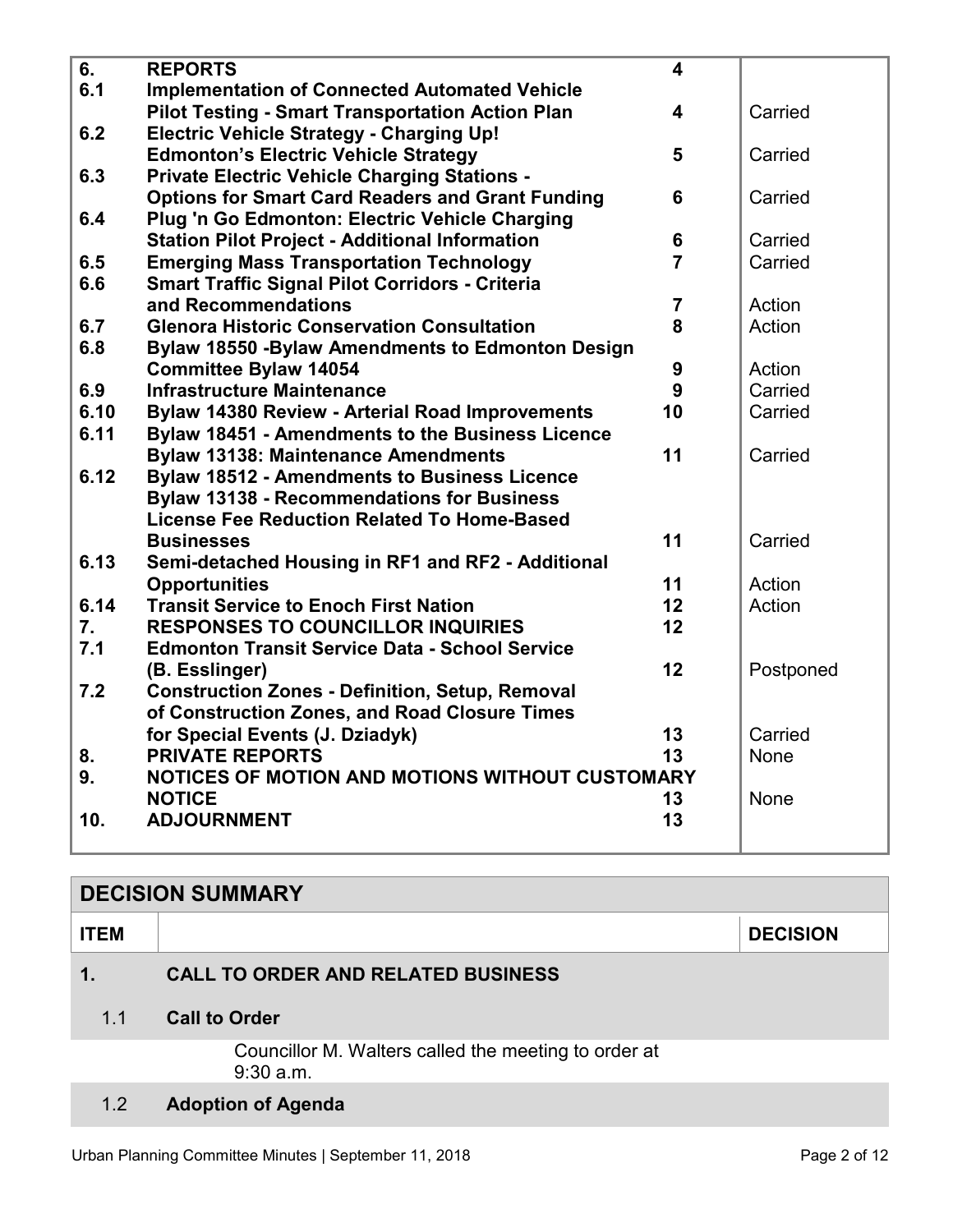#### <span id="page-2-0"></span>**Moved J. Dziadyk:**

That the September 11, 2018, Urban Planning Committee meeting agenda be adopted.

#### **In Favour: Carried**

M. Walters, A. Knack, J. Dziadyk, S. Hamilton

#### 1.3 **Adoption of Minutes**

#### **Moved A. Knack:**

That the August 28, 2018, Urban Planning Committee meeting minutes be approved.

#### **In Favour: Carried**

M. Walters, A. Knack, J. Dziadyk, S. Hamilton

#### 1.4 **Protocol Items**

#### **Gratitude and Rememberance: 9/11 & All First Responders**

Councillor M. Walters, on behalf of Urban Planning Committee, recognized the sacrifices made by first responders and citizens on September 11, 2001, in New York and by all first responders on an ongoing basis in Edmonton.

#### **2. ITEMS FOR DISCUSSION AND RELATED BUSINESS**

#### 2.1 **Select Items for Debate**

The following items were selected for debate: 6.1, 6.2, 6.3, 6.4, 6.5, 6.6, 6.7, 6.9, 6.10, 6.13, 6.14, 7.1 and 7.2.

### 2.2 **Requests to Speak**

#### **Moved A. Knack:**

That Urban Planning Committee hear from the following speakers, in panels when appropriate:

#### **6.7 Glenora Historic Conservation Consultation**

• D. Percy, Old Glenora Conservation Association

#### **6.13 Semi-detached Housing in RF1 and RF2 - Additional Opportunities**

• E. Solez, Windsor Park Community League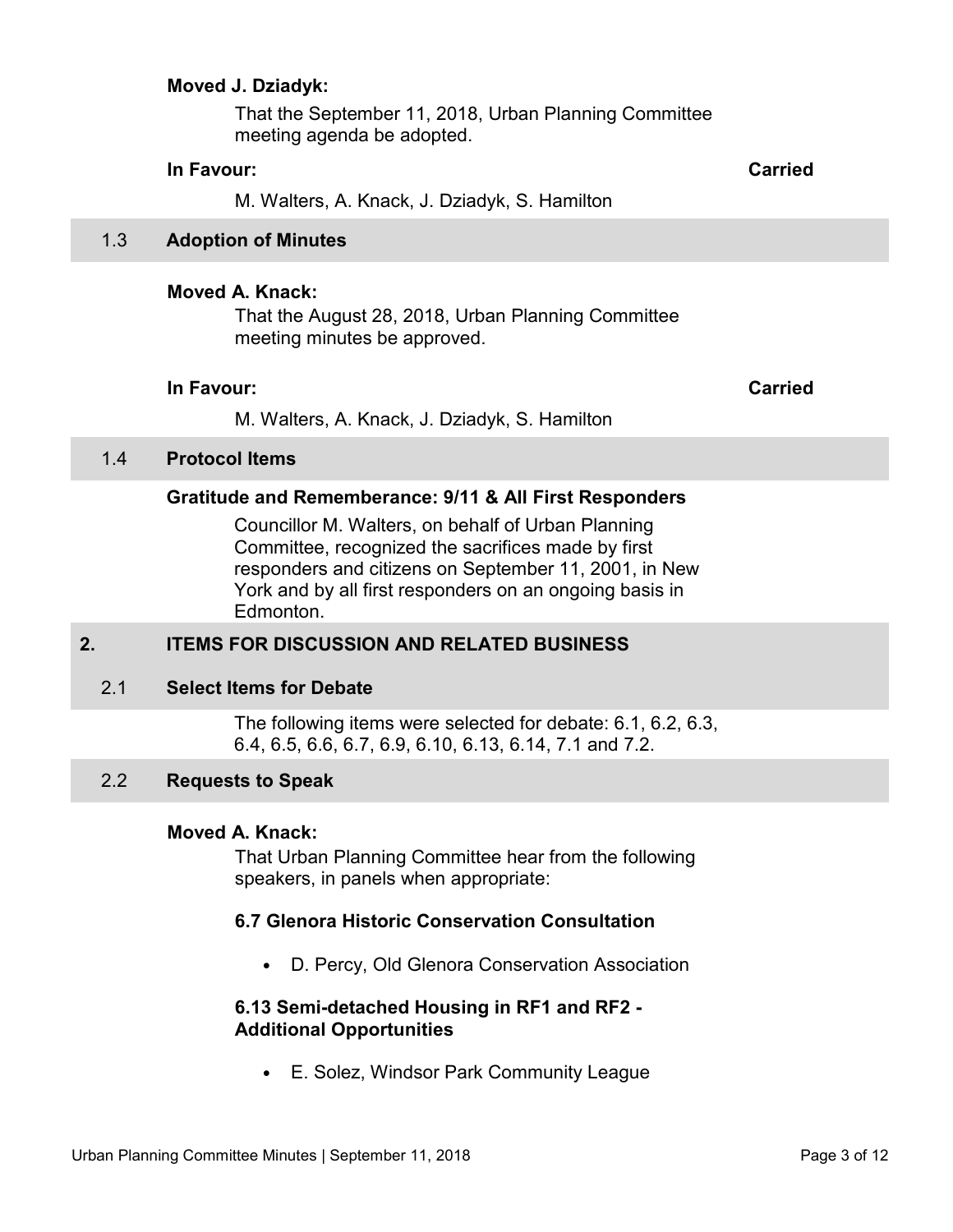M. Walters, A. Knack, J. Dziadyk, S. Hamilton

### <span id="page-3-0"></span>2.3 **Requests for Specific Time on Agenda**

There were no requests for any items to be dealt with at a specific time.

# **3. COUNCILLOR INQUIRIES**

There were no Councillor Inquiries.

#### **4. REPORTS TO BE DEALT WITH AT A FUTURE MEETING – NONE REPORTS POSTPONED BY AGENDA REVIEW COMMITTEE**

**Home for Life - Semi-detached Development** 

**Postponed to:** October 16, 2018, Urban Planning **Committee** 

#### **Inclusion Housing Development in Calgary**

**Postponed to:** October 16, 2018, Urban Planning **Committee** 

### **5. STATUS REPORT**

5.1 **Riverbend/Terwillegar, Windermere and Heritage Valley Integrated and Phased Approach Options - Express Bus and Park and Ride Recommendations** 

#### **Moved S. Hamilton:**

| That the revised due date of October 2,<br>2018, be approved. | Urban Form<br>and Corp.<br>Strategic Dev. |
|---------------------------------------------------------------|-------------------------------------------|
|                                                               | <b>Due Date:</b><br>Oct. 2, 2018          |

#### **In Favour: Carried**

M. Walters, A. Knack, J. Dziadyk, S. Hamilton

#### 5.2 **Terwillegar Drive Improvements**

#### **Moved S. Hamilton:**

| That the revised due date of October 2,<br>2018, be approved. | Integrated<br>Infrastructure<br>Svcs. |
|---------------------------------------------------------------|---------------------------------------|
|                                                               | <b>Due Date:</b><br>Oct. 2, 2018      |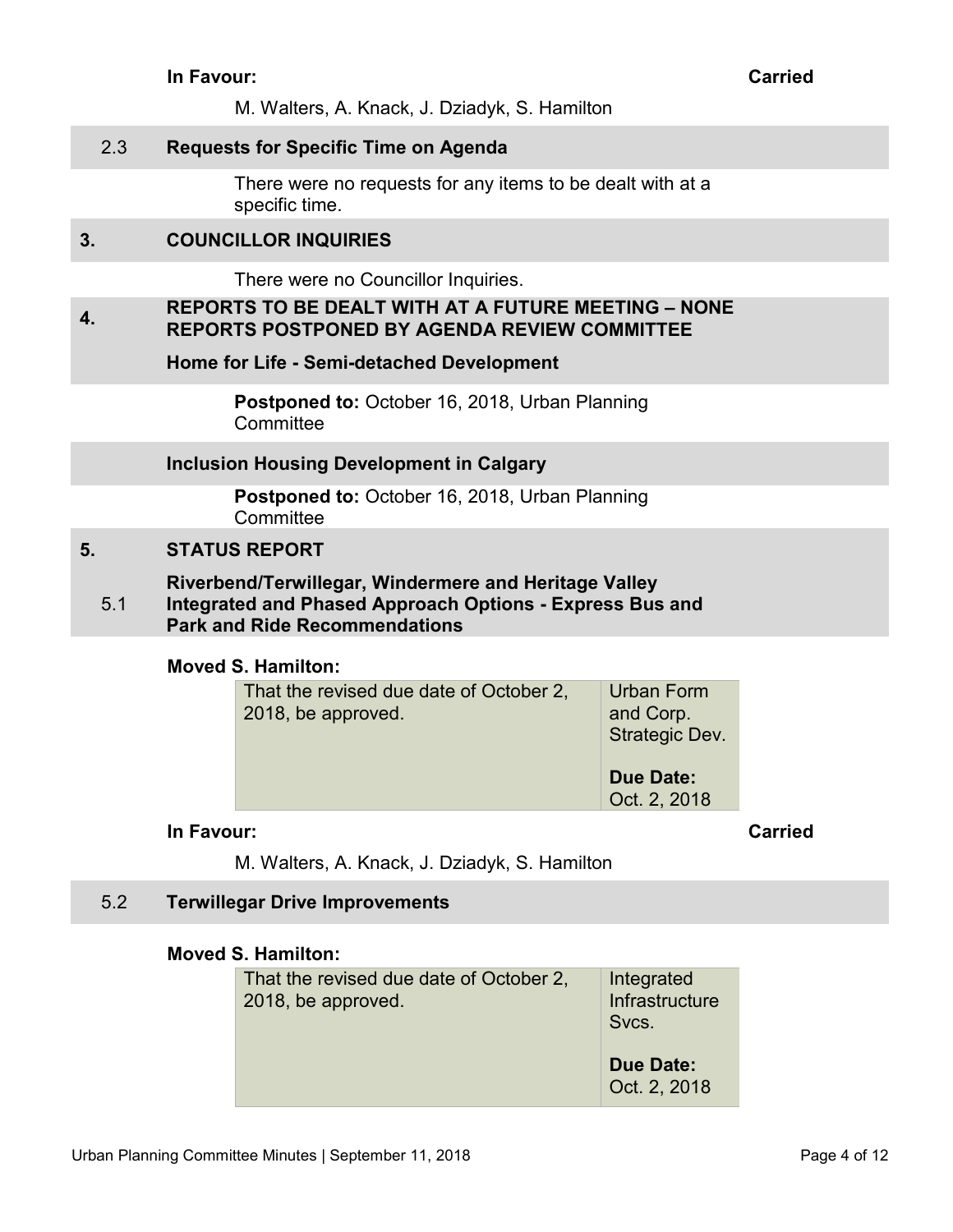M. Walters, A. Knack, J. Dziadyk, S. Hamilton

# <span id="page-4-0"></span>**6. REPORTS**

#### 6.1 **Implementation of Connected Automated Vehicle Pilot Testing - Smart Transportation Action Plan**

Items 6.1, 6.2, 6.3, 6.4, 6.5 and 6.6 were dealt with together.

P. Ross, Acting Deputy City Manager, S. McCabe, M. Mellross and R. Toohey, Urban Form and Corporate Strategic Development; C. Sparks, Citizen Services and A. Dechamplain, City Operations, made a presentation.

M. Mellross, R. Toohey and Darryl Mullen, Urban Form and Corporate Strategic Development; A. Dechamplain, E. Robar and S. Rapanos, City Operations and A. Laughlin, Deputy City Manager, Integrated Infrastructure Services answered the Committee's questions.

#### **Moved A. Knack:**

That the September 11, 2018, Urban Form and Corporate Strategic Development report CR\_5865, be received for information. Urban Form and Corp. Strategic Dev.

#### **In Favour: Carried**

M. Walters, A. Knack, J. Dziadyk, S. Hamilton

### 6.2 **Electric Vehicle Strategy - Charging Up! Edmonton's Electric Vehicle Strategy**

Items 6.1, 6.2, 6.3, 6.4, 6.5 and 6.6 were dealt with together.

#### **Moved S. Hamilton:**

| That the September 11, 2018, Urban | <b>Urban Form</b>     |
|------------------------------------|-----------------------|
| Form and Corporate Strategic       | and Corp.             |
| Development report CR 4126, be     | <b>Strategic Dev.</b> |
| received for information.          |                       |

#### **In Favour:** Carried Carried Carried Carried Carried Carried Carried Carried Carried Carried Carried Carried Carried Carried Carried Carried Carried Carried Carried Carried Carried Carried Carried Carried Carried Carried C

M. Walters, A. Knack, S. Hamilton

### **Opposed:**

J. Dziadyk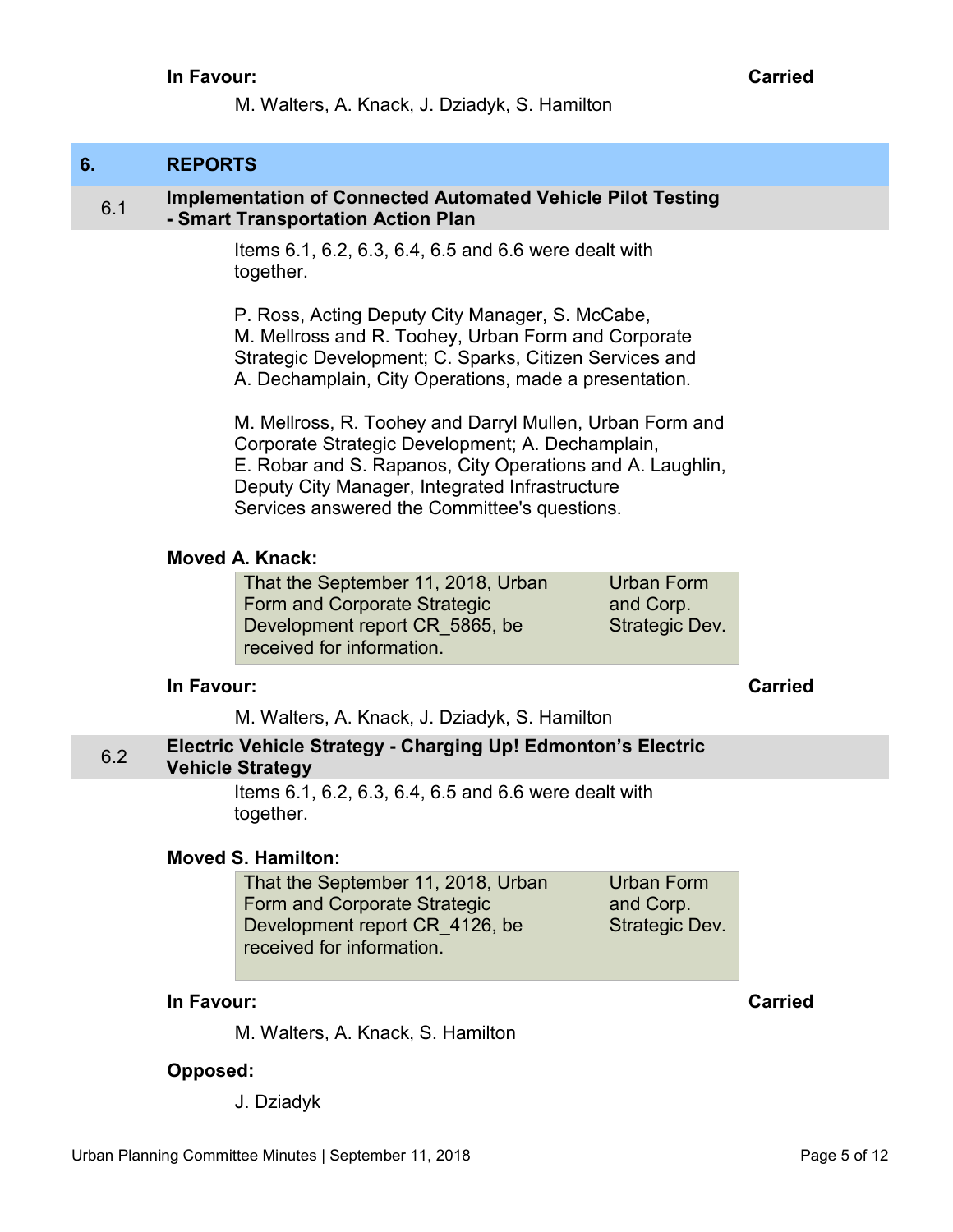#### <span id="page-5-0"></span>6.3 **Private Electric Vehicle Charging Stations - Options for Smart Card Readers and Grant Funding**

Items 6.1, 6.2, 6.3, 6.4, 6.5 and 6.6 were dealt with together.

#### **Moved S. Hamilton:**

| That the September 11, 2018, Urban | <b>Urban Form</b>     |
|------------------------------------|-----------------------|
| Form and Corporate Strategic       | and Corp.             |
| Development report CR 4271, be     | <b>Strategic Dev.</b> |
| received for information.          |                       |

#### **In Favour: Carried**

M. Walters, A. Knack, S. Hamilton

#### **Opposed:**

J. Dziadyk

# 6.4 **Plug 'n Go Edmonton: Electric Vehicle Charging Station Pilot Project - Additional Information**

Items 6.1, 6.2, 6.3, 6.4, 6.5 and 6.6 were dealt with together.

#### **Moved S. Hamilton:**

| That the September 11, 2018, Urban | <b>Urban Form</b>     |
|------------------------------------|-----------------------|
| Form and Corporate Strategic       | and Corp.             |
| Development report CR 4178rev, be  | <b>Strategic Dev.</b> |
| received for information.          |                       |

#### **In Favour: Carried**

M. Walters, A. Knack, S. Hamilton

#### **Opposed:**

J. Dziadyk

#### 6.5 **Emerging Mass Transportation Technology**

Items 6.1, 6.2, 6.3, 6.4, 6.5 and 6.6 were dealt with together.

# **Moved A. Knack:**

| That the September 11, 2018, Urban | Urban Form       |
|------------------------------------|------------------|
| Form and Corporate Strategic       | and Corp.        |
| Development report CR 5435, be     | <b>Strategic</b> |
| received for information.          | Dev.             |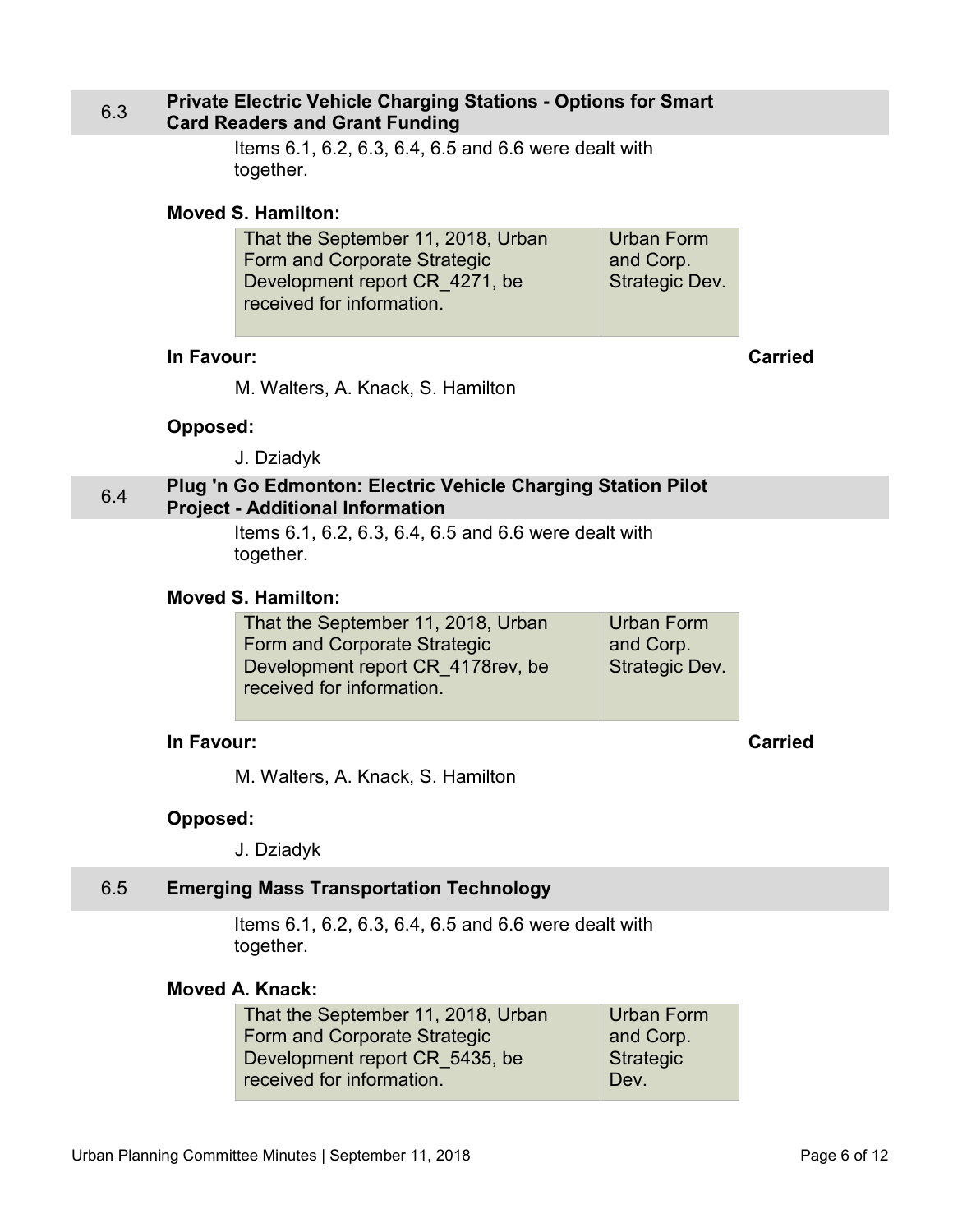<span id="page-6-0"></span>

|     | In Favour: |                                                                                                                                                                                                                                                                                                                                                                                                                                                                                            |                              | <b>Carried</b> |
|-----|------------|--------------------------------------------------------------------------------------------------------------------------------------------------------------------------------------------------------------------------------------------------------------------------------------------------------------------------------------------------------------------------------------------------------------------------------------------------------------------------------------------|------------------------------|----------------|
|     |            | M. Walters, A. Knack, J. Dziadyk, S. Hamilton                                                                                                                                                                                                                                                                                                                                                                                                                                              |                              |                |
| 6.6 |            | <b>Smart Traffic Signal Pilot Corridors - Criteria and</b><br><b>Recommendations</b>                                                                                                                                                                                                                                                                                                                                                                                                       |                              |                |
|     |            | Items 6.1, 6.2, 6.3, 6.4, 6.5 and 6.6 were dealt with<br>together.                                                                                                                                                                                                                                                                                                                                                                                                                         |                              |                |
|     |            | <b>Moved A. Knack:</b>                                                                                                                                                                                                                                                                                                                                                                                                                                                                     |                              |                |
|     |            | That the September 11, 2018, City<br>Operations report CR_6169, be received<br>for information.                                                                                                                                                                                                                                                                                                                                                                                            | City Ops.                    |                |
|     | In Favour: |                                                                                                                                                                                                                                                                                                                                                                                                                                                                                            |                              | <b>Carried</b> |
|     |            | M. Walters, A. Knack, J. Dziadyk, S. Hamilton                                                                                                                                                                                                                                                                                                                                                                                                                                              |                              |                |
|     |            | Moved A. Knack:                                                                                                                                                                                                                                                                                                                                                                                                                                                                            |                              |                |
|     |            | <b>Smart Traffic Signal Pilot Results</b>                                                                                                                                                                                                                                                                                                                                                                                                                                                  | City Ops.                    |                |
|     |            | That Administration provide a report with<br>the results of the smart traffic signal pilot<br>upon its completion, and to include, but<br>not be limited to:<br>1. Impact to the movement of traffic,<br>2. Options to incorporate<br>advancements in Smart Traffic<br>Signal technology (ex. Artificial<br>intelligence),<br>3. Recommendations to allow the City<br>to incorporate new signal<br>technology across the city, and<br>4. Any updates on the smart<br>streetlights program. | Due by:<br>September<br>2019 |                |
|     | In Favour: | M. Walters, A. Knack, J. Dziadyk, S. Hamilton                                                                                                                                                                                                                                                                                                                                                                                                                                              |                              | <b>Carried</b> |
| 6.7 |            | <b>Glenora Historic Conservation Consultation</b>                                                                                                                                                                                                                                                                                                                                                                                                                                          |                              |                |
|     |            | D. Johnston, Urban Form and Corporate Strategic<br>Development, made a presentation.                                                                                                                                                                                                                                                                                                                                                                                                       |                              |                |

D. Percy, Old Glenora Conservation Society, made a presentation and answered the Committee's questions.

D. Johnston and P. Ohm, Urban Form and Corporate Strategic Development, answered the Committee's questions.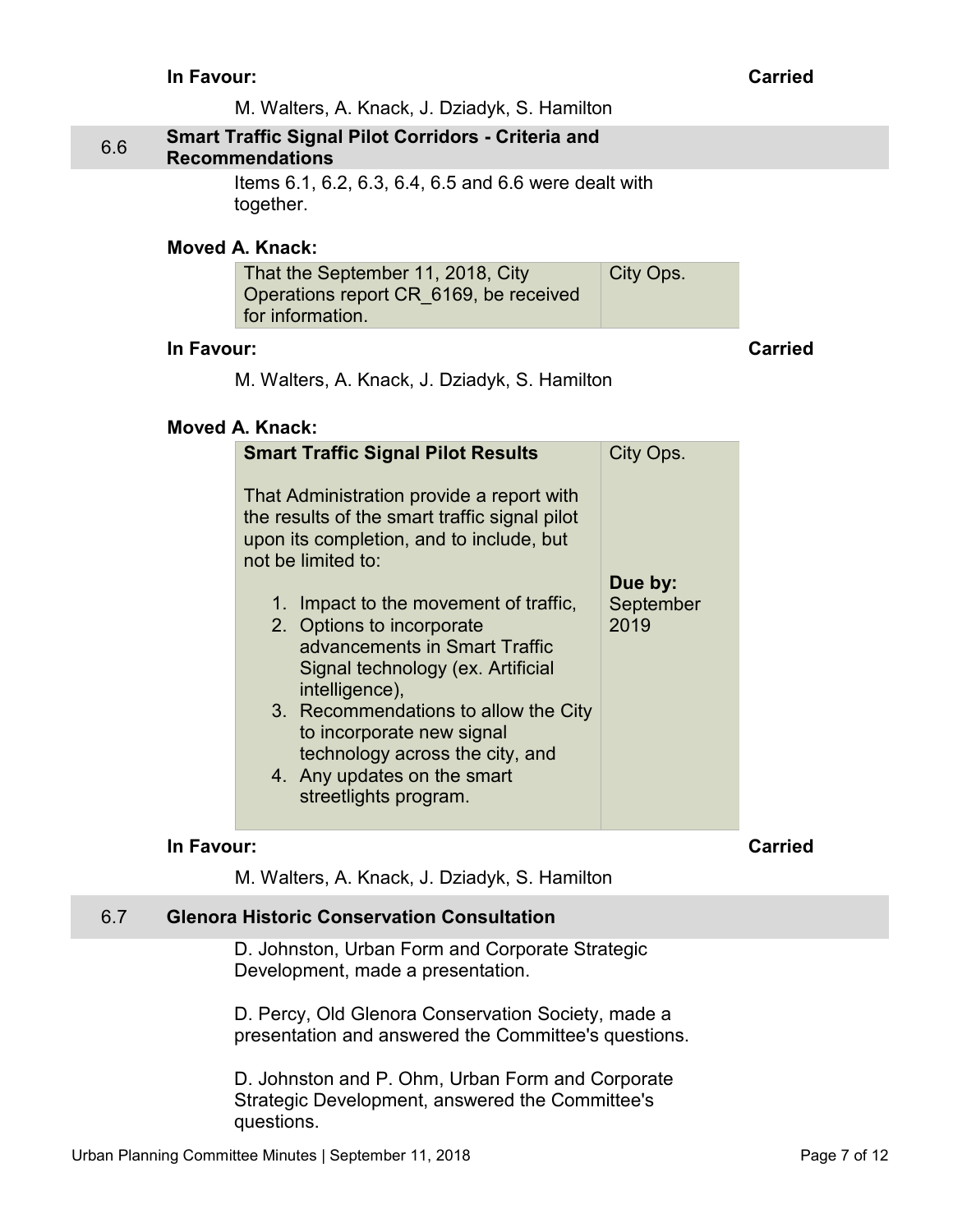#### <span id="page-7-0"></span>**Moved M. Walters:**

| That Administration prepare an unfunded           | <b>Urban Form</b>    |
|---------------------------------------------------|----------------------|
| service package to undertake a Direct             | and Corp.            |
| <b>Control Provision for the Glenora Historic</b> | Strategic Dev.       |
| <b>Conservation initiative for Council's</b>      |                      |
| consideration during the 2019-2022                | Due by:              |
| budget discussion.                                | 2019-2022            |
|                                                   | <b>Budget</b>        |
|                                                   | <b>Deliberations</b> |

#### **In Favour: Carried**

M. Walters, A. Knack, J. Dziadyk, S. Hamilton

# 6.8 **Bylaw 18550 - Bylaw Amendments to Edmonton Design Committee Bylaw 14054**

#### **Moved S. Hamilton:**

That Urban Planning Committee recommend to City Council:

That Bylaw 18550 be given the appropriate readings.

### **In Favour: Carried**

M. Walters, A. Knack, J. Dziadyk, S. Hamilton

# 6.9 **Infrastructure Maintenance**

G. Cebryk, Deputy City Manager and E. Sosa, City Operations, made a presentation and answered the Committee's questions.

### **Moved A. Knack:**

That the Committee meet in private pursuant to section 27 of the *Freedom of Information and Protection of Privacy Act* for discussion of item 6.9.

### **In Favour: Carried**

M. Walters, A. Knack, J. Dziadyk, S. Hamilton The Committee met in private at 11:45 a.m.

# **In Attendance:**

- M. Walters (Councillor)
- S. Hamilton (Councillor)
- J. Dziadyk (Councillor)
- A. Knack (Councillor)
- M. Nickel (Councillor)
- P. Ross, Acting Deputy City Manager, Urban Form and Corporate Strategic Development
- G. Cebryk, Deputy City Manager, City Operations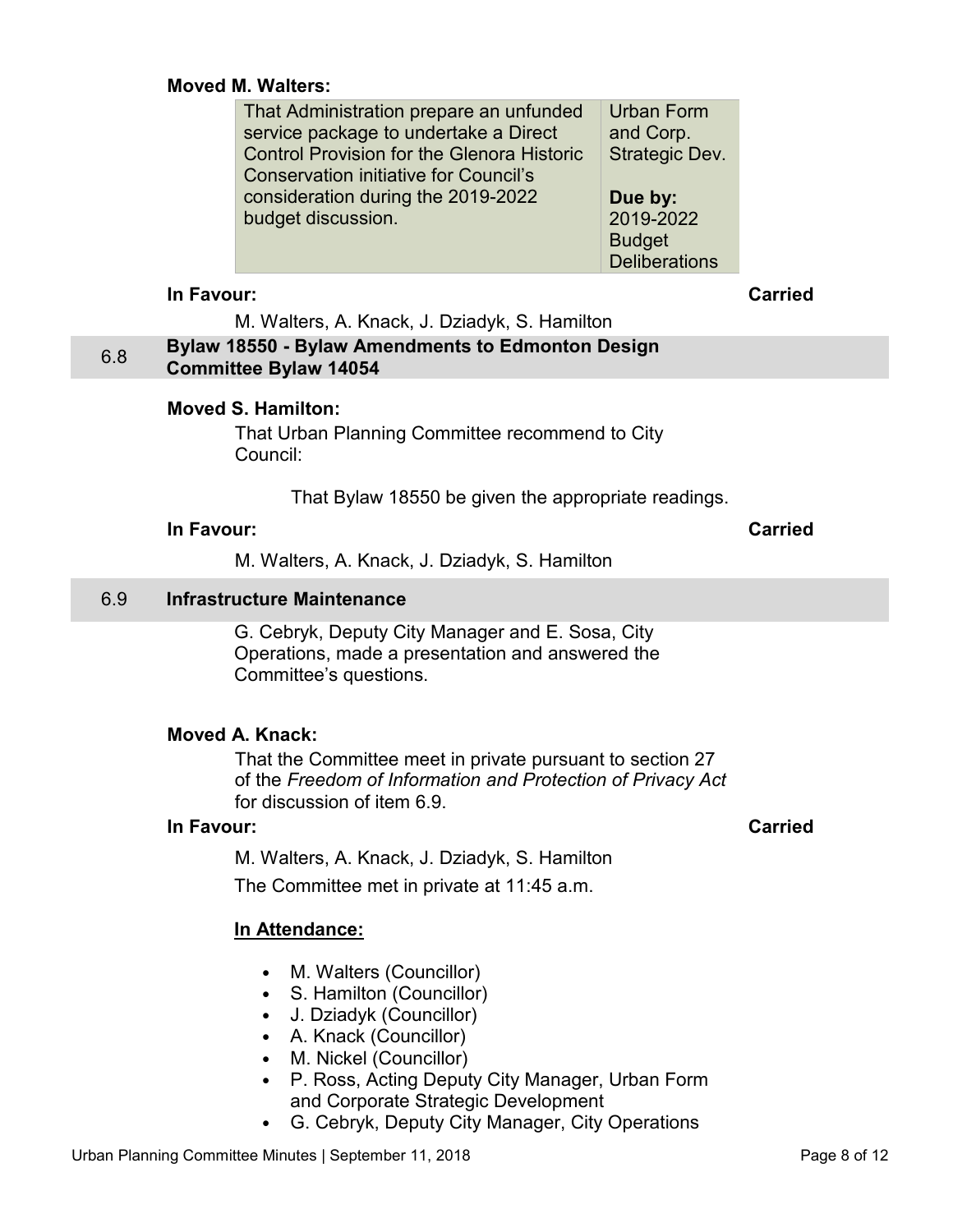- E. Sosa, City Operations (Subject matter expert)
- K. Fallis-Howell, Financial and Corporate Services (Legal Advisor)
- A. Dechamplain, City Operations (Subject matter expert)
- C. Owen, Deputy City Manager, Communications and Engagement
- M. Khoee, Financial and Corporate Services (Legal Advisor)
- A. Laughlin, Deputy City Manager, Integrated Infrastructure Services
- B. Leeman, Integrated Infrastructure Services (Subject matter expert)
- C. Walbaum, Integrated Infrastructure Services (Subject matter expert)
- B. Latte, Integrated Infrastructure Services (Subject matter expert)
- G. Demers, Financial and Corporate Services (Subject matter expert)
- S. Kaffo, Office of the City Clerk (Meeting Clerk)
- W. Allsopp, Office of the City Clerk (Meeting Clerk)

### **Moved A. Knack:**

That the Committee meet in public.

### **In Favour: Carried**

M. Walters, A. Knack, J. Dziadyk, S. Hamilton

The Committee met in public at 12:04 p.m.

### **Moved J. Dziadyk:**

| 1. That the September 11, 2018, City<br>Operations report CR 5781, be received<br>for information.                                                                                                                        | City Ops. |
|---------------------------------------------------------------------------------------------------------------------------------------------------------------------------------------------------------------------------|-----------|
| 2. That Attachment 3 of the September<br>11, 2018, City Operations report<br>CR 5781 remain private pursuant to<br>section 27 (Privileged information) of the<br>Freedom of Information and Protection of<br>Privacy Act. |           |

### **In Favour: Carried**

M. Walters, A. Knack, J. Dziadyk, S. Hamilton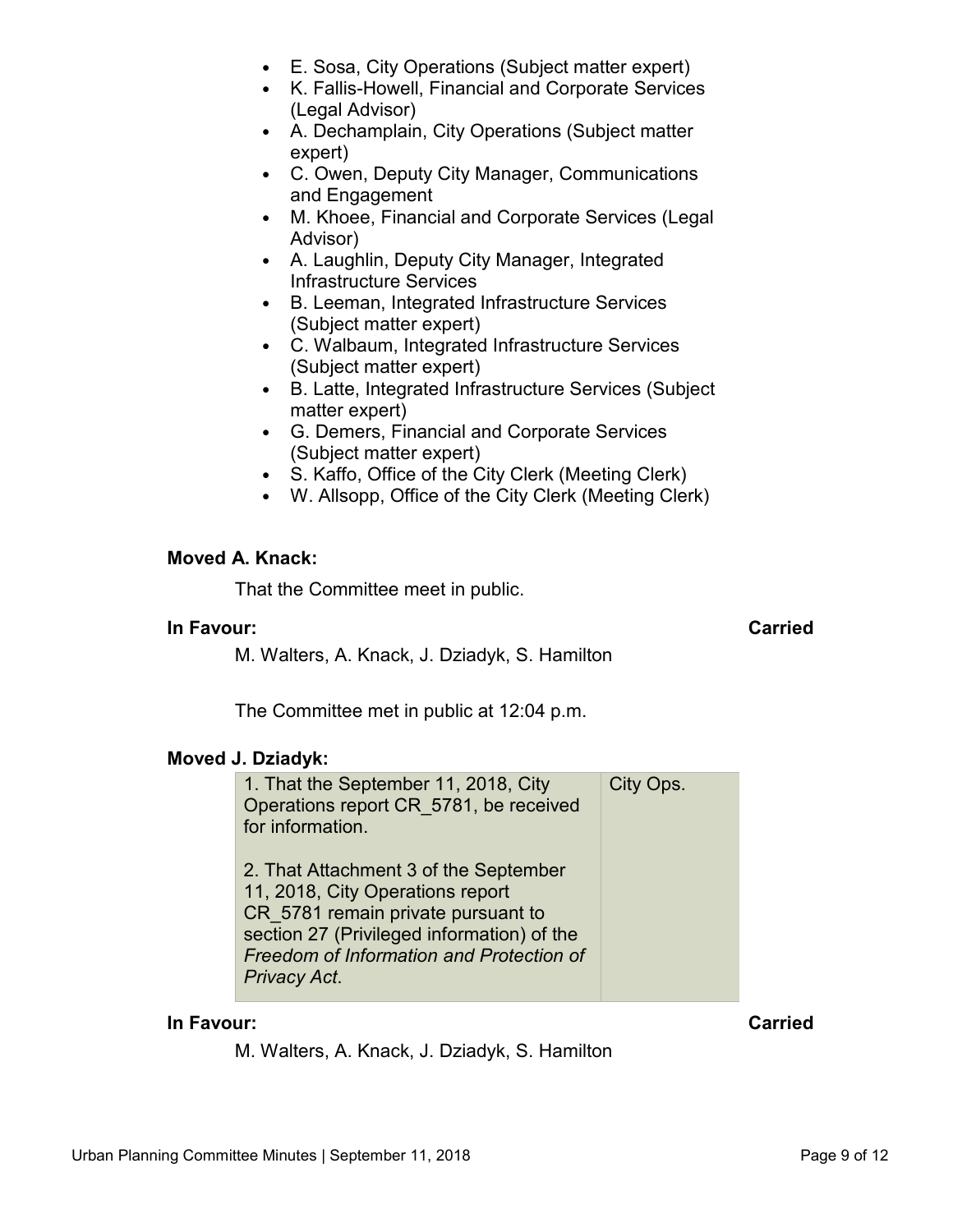#### <span id="page-9-0"></span>6.10 **Bylaw 14380 Review - Arterial Road Improvements**

R. Toohey and P. Ohm, Urban Form and Corporate Strategic Development answered the Committee's questions.

#### **Moved: A. Knack**

| That the September 11, 2018, Urban | <b>Urban Form</b>     |
|------------------------------------|-----------------------|
| Form and Corporate Strategic       | and Corp.             |
| Development report CR 5862, be     | <b>Strategic Dev.</b> |
| received for information.          |                       |

#### 6.11 **Bylaw 18451 - Amendments to the Business Licence Bylaw 13138: Maintenance Amendments**

#### **Moved S. Hamilton:**

That Urban Planning Committee recommend to City Council:

That Bylaw 18451 be given the appropriate readings.

#### **In Favour:** Carried Carried Carried Carried Carried Carried Carried Carried Carried Carried Carried Carried Carried Carried Carried Carried Carried Carried Carried Carried Carried Carried Carried Carried Carried Carried C

M. Walters, A. Knack, J. Dziadyk, S. Hamilton

#### 6.12 **Bylaw 18512 - Amendments to Business Licence Bylaw 13138 - Recommendations for Business License Fee Reduction Related To Home-Based Businesses**

#### **Moved S. Hamilton:**

That Urban Planning Committee recommend to City Council:

That Bylaw 18512 be given the appropriate readings.

#### **In Favour: Carried**

M. Walters, A. Knack, J. Dziadyk, S. Hamilton

# 6.13 **Semi-detached Housing in RF1 and RF2 - Additional**

#### **Opportunities**

A. Stevenson, Urban Form and Corporate Strategic Development, made a presentation.

E. Solez, Windsor Park Community League, made a presentation and answered the Committee's questions.

A. Stevenson and D. Hales, Urban Form and Corporate Strategic Development; and R. Anderson, Financial and Corporate Services (Law), answered the Committee's questions.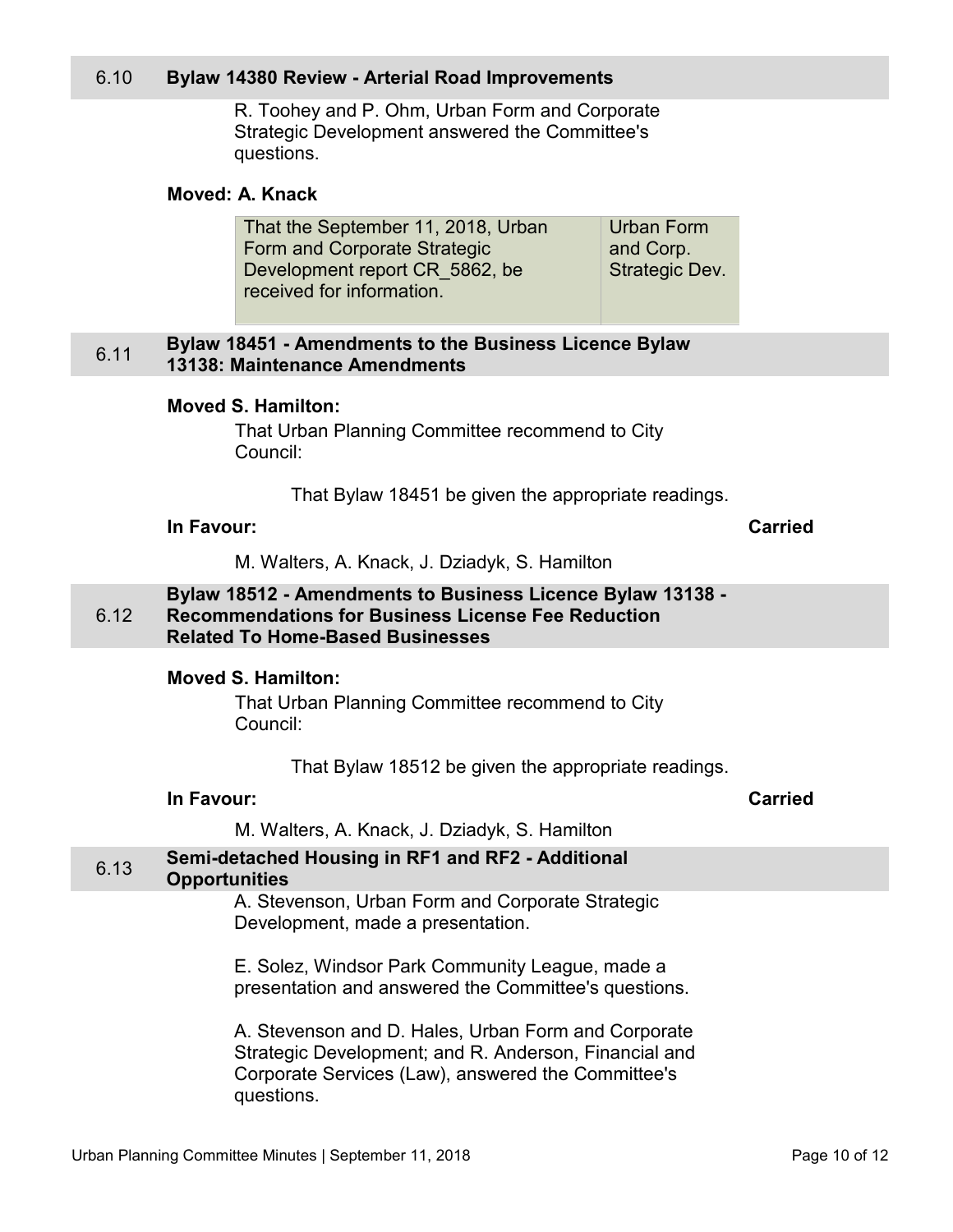#### <span id="page-10-0"></span>**Moved M. Walters:**

| <b>Charter Bylaw Amendments to Zoning</b><br><b>Bylaw 12800 - Additional Opportunities</b><br>for Semi-detached Housing                                         | Urban Form<br>and Corp.<br>Strategic Dev.    |  |
|-----------------------------------------------------------------------------------------------------------------------------------------------------------------|----------------------------------------------|--|
| That Administration prepare amendments<br>to Zoning Bylaw 12800 as generally<br>outlined in Attachment 2 of the September<br>11, 2018, Urban Form and Corporate | Due by:<br>To be<br>determined               |  |
| Strategic Development report CR 4960,<br>and delete section 41.1(3) (c) and return<br>to a future City Council Public Hearing.                                  | <b>City Council</b><br><b>Public Hearing</b> |  |
| In Favour:                                                                                                                                                      |                                              |  |

M. Walters, A. Knack, J. Dziadyk, S. Hamilton

### 6.14 **Transit Service to Enoch First Nation**

G. Cebryk, Deputy City Manager and S. Feldman, City Operations, answered the Committee's questions.

#### **Moved S. Hamilton:**

| That Administration work with<br>administration of Enoch Cree Nation to<br>provide an update to Enoch Cree Nation's<br>Council with representatives of the<br>Indigenous relations initiative in the<br>context of the development of regional<br>transit services within the Edmonton<br>Metropolitan Region. | City Ops. |
|----------------------------------------------------------------------------------------------------------------------------------------------------------------------------------------------------------------------------------------------------------------------------------------------------------------|-----------|
|----------------------------------------------------------------------------------------------------------------------------------------------------------------------------------------------------------------------------------------------------------------------------------------------------------------|-----------|

# **In Favour: Carried**

M. Walters, A. Knack, J. Dziadyk, S. Hamilton

# **7. RESPONSES TO COUNCILLOR INQUIRIES**

#### 7.1 **Edmonton Transit Service Data - School Service (B. Esslinger)**

#### **Moved A. Knack:**

| That the September 11, 2018, City       | City Ops.         |
|-----------------------------------------|-------------------|
| Operations report CR 6145, be           |                   |
| postponed to the October 2, 2018, Urban | <b>Postponed:</b> |
| <b>Planning Committee meeting.</b>      | Oct. 2, 2018      |

# **In Favour: Carried**

M. Walters, A. Knack, J. Dziadyk, S. Hamilton